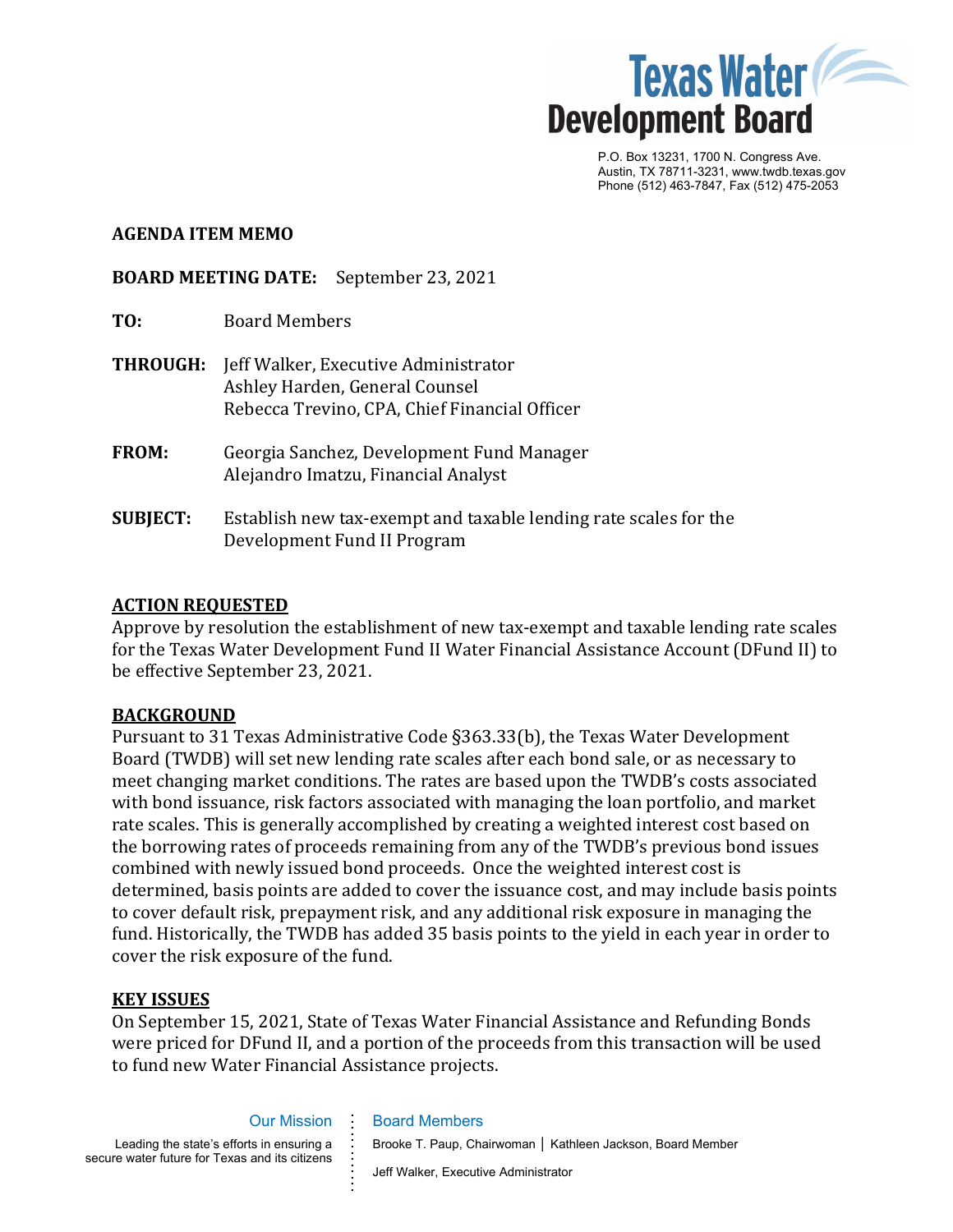Board Members September 23, 2021 Page 2

While it is anticipated that all new bond proceeds will be expended by the end of calendar year 2021, the proposed new lending rate scales will also be used for new loans funded with program equity or borrower prepayments.

Market data from the day of the sale was used to develop both a taxable and tax-exempt rate scale, which includes 35 basis points added to each yield to cover costs of issuance, and the costs of payment timing mismatch, default risk and prepayment risk.

#### **RECOMMENDATION**

To set rates for financial assistance from DFund II which meet market conditions and cover the costs of TWDB funds, the Executive Administrator recommends approval by resolution of the new DFund II tax- exempt lending rate scale in Exhibit A to the resolution and taxable lending rate scale in Exhibit B to be effective as of September 23, 2021.

Attachments: Resolution Exhibit A Exhibit B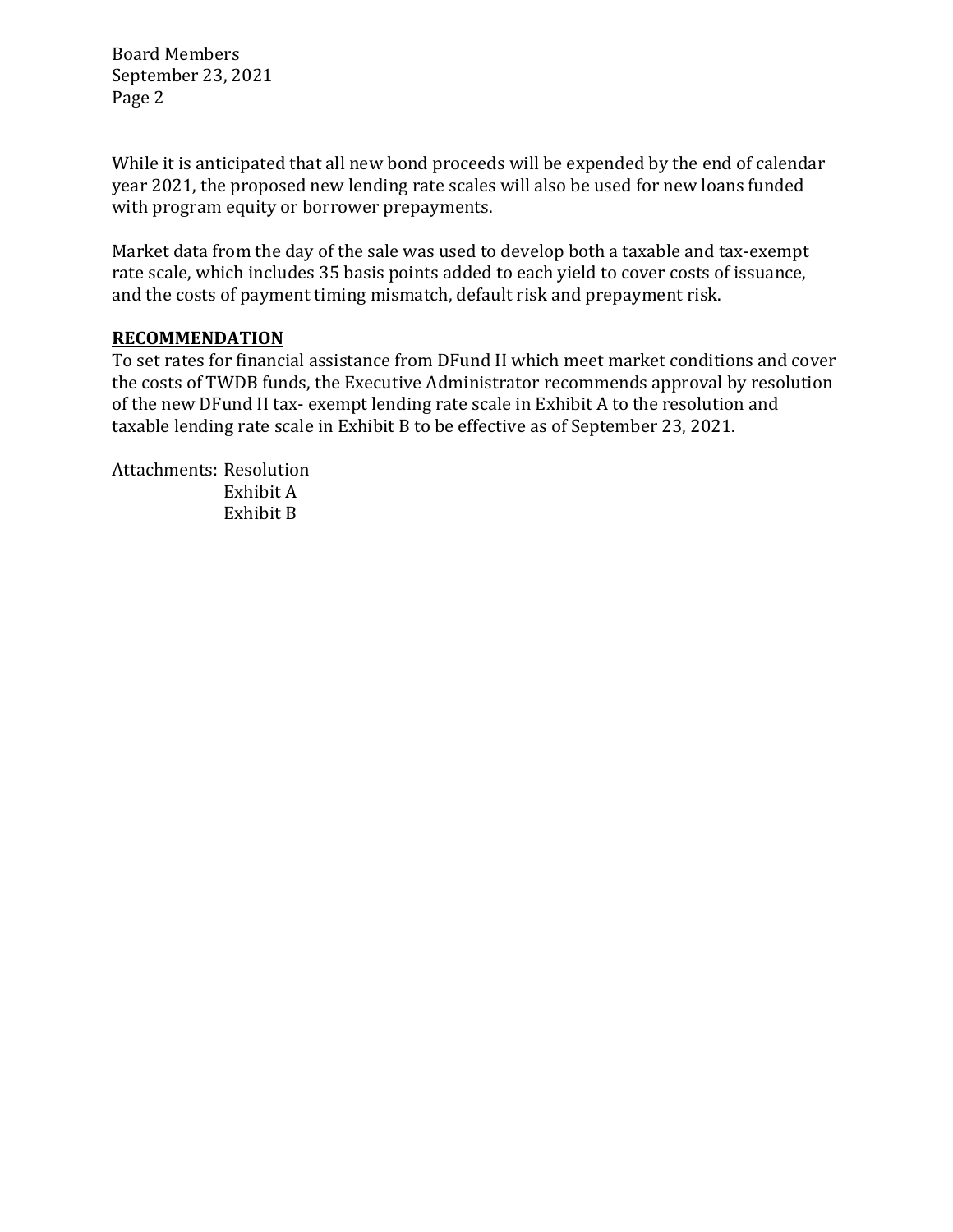#### A RESOLUTION OF THE TEXAS WATER DEVELOPMENT BOARD APPROVING THE ESTABLISHMENT OF NEW TAX-EXEMPT AND TAXABLE LENDING RATE SCALES FOR THE FINANCIAL ASSISTANCE ACCOUNT OF THE TEXAS WATER DEVELOPMENT FUND II

# $(21 - )$

WHEREAS, 31 Texas Administrative Code § 363.33(b) provides that after each bond sale, or as necessary to meet changing market conditions, the Board will set the lending rate(s) scales for loans and state participation projects based upon cost of funds, risk factors in managing the loan portfolio, and market rate scales; and

WHEREAS, the Board previously approved a tax-exempt lending rate scale and taxable lending rate scale on January 16, 2020; and

WHEREAS, Board staff has prepared a new tax-exempt lending rate scale and a new taxable lending rate scale which will apply to financial assistance from the Texas Water Development Fund II (DFund II) as set forth in Exhibit A and Exhibit B to this Resolution and staff's September 23, 2021, Memorandum to the Board, to which documents express reference is made; and

WHEREAS, the Board finds that the new tax-exempt and taxable lending rate scales for the DFund II is based upon cost of funds, risk factors in managing the loan portfolios, and market rate scales, as appropriate.

NOW, THEREFORE, based on said considerations and findings, the Texas Water Development Board resolves as follows:

The Board approves the new tax-exempt and taxable lending rate scales as attached in Exhibits A and B to this Resolution, effective September 23, 2021, for the tax-exempt and taxable lending rates which apply to financial assistance provided from the Financial Assistance Account of the Texas Water Development Fund II.

APPROVED and ordered of record this the 23rd day of September 2021.

# TEXAS WATER DEVELOPMENT BOARD

\_\_\_\_\_\_\_\_\_\_\_\_\_\_\_\_\_\_\_\_\_\_\_\_\_\_\_\_\_\_\_\_\_\_\_\_\_\_\_\_\_\_ Brooke T. Paup, Chairwoman

DATE SIGNED: \_\_\_\_\_\_\_\_\_\_\_\_\_\_\_\_\_\_\_\_\_\_\_\_\_\_\_\_

ATTEST:

\_\_\_\_\_\_\_\_\_\_\_\_\_\_\_\_\_\_\_\_\_\_\_\_\_ Jeff Walker, Executive Administrator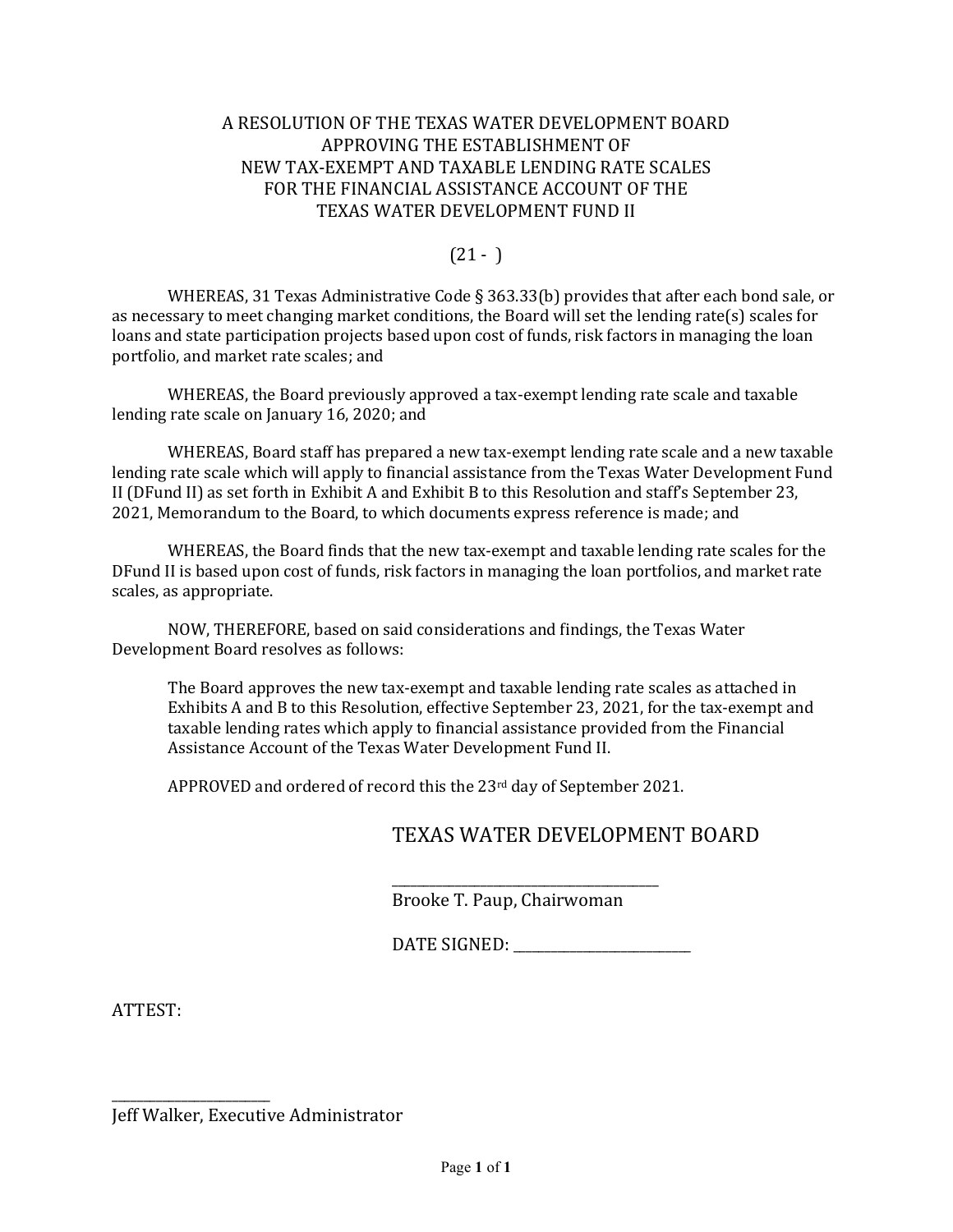# **EXHIBIT A**

# LENDING RATE SCALE FOR DFUND II

## **Tax-Exempt Rates**

| Year    | Rate     |
|---------|----------|
| Year 1  | $0.47\%$ |
| Year 2  | 0.51%    |
| Year 3  | 0.58%    |
| Year 4  | 0.71%    |
| Year 5  | 0.86%    |
| Year 6  | 0.99%    |
| Year 7  | 1.13%    |
| Year 8  | 1.26%    |
| Year 9  | 1.35%    |
| Year 10 | 1.44%    |
| Year 11 | 1.77%    |
| Year 12 | 1.99%    |
| Year 13 | 2.19%    |
| Year 14 | 2.28%    |
| Year 15 | 2.37%    |
| Year 16 | 2.43%    |
| Year 17 | 2.50%    |
| Year 18 | 2.56%    |
| Year 19 | 2.61%    |
| Year 20 | 2.65%    |
| Year 21 | 2.66%    |
| Year 22 | 2.68%    |
| Year 23 | 2.70%    |
| Year 24 | 2.71%    |
| Year 25 | 2.73%    |
| Year 26 | 2.87%    |
| Year 27 | 2.88%    |
| Year 28 | 2.90%    |
| Year 29 | 2.91%    |
| Year 30 | 2.93%    |
| Year 31 | 2.93%    |
| Year 32 | 2.93%    |
| Year 33 | 2.93%    |
| Year 34 | 2.93%    |
| Year 35 | 2.93%    |
| Year 36 | 2.93%    |
| Year 37 | 2.93%    |
| Year 38 | 2.93%    |
| Year 39 | 2.93%    |
| Year 40 | 2.93%    |